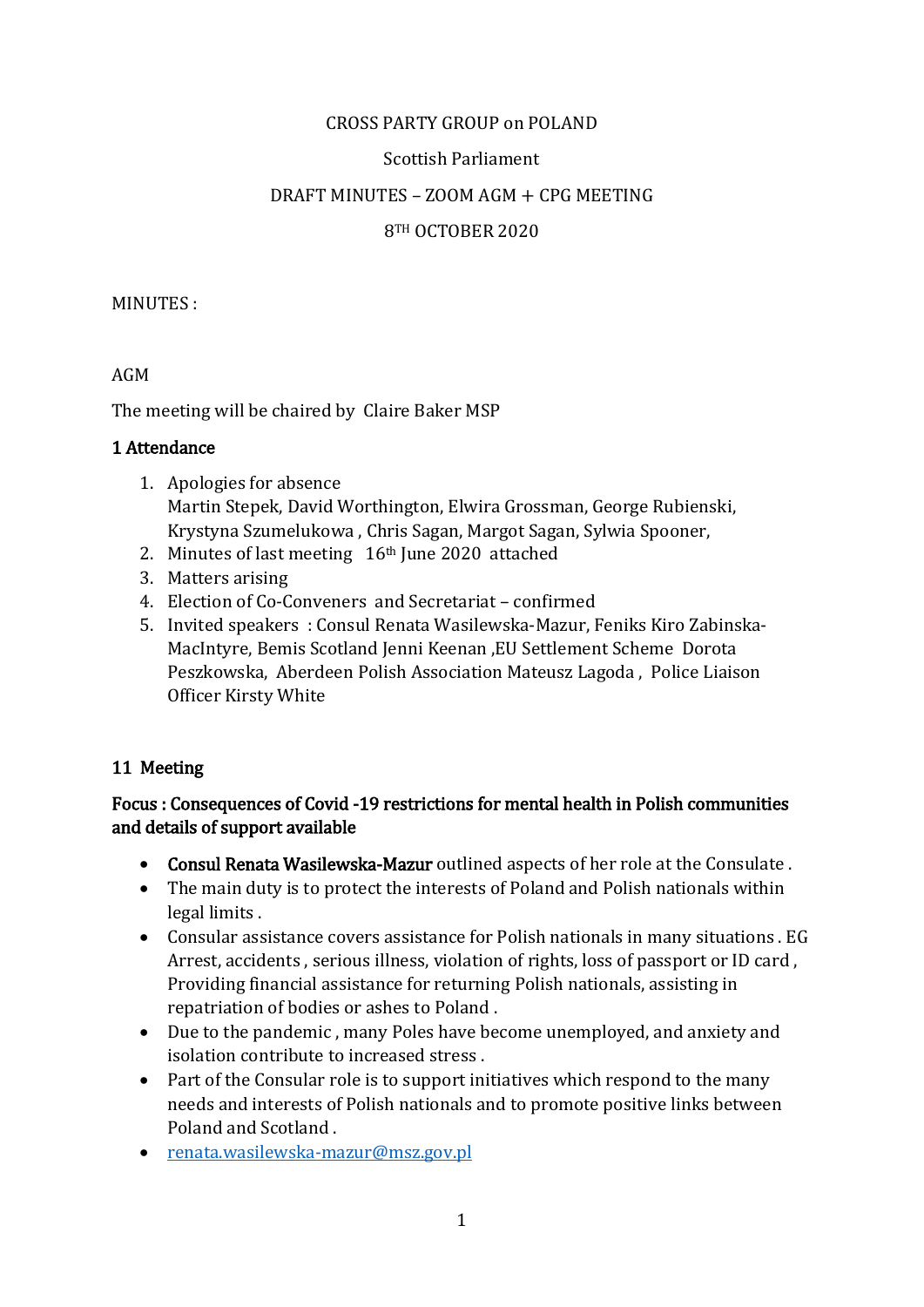- FENIKS Kiro Zabinska-MacIntyre outlined the many strands of support available to support the Polish community in Edinburgh and Lothians
- These include mental health support, domestic abuse victim support, providing access to services eg GPs, CAB, work benefits, childcare support, psychotherapy counselling, SMART recovery, supporting people in isolation , suicides , depression supporting networking and many other practical measures aimed at reducing mental stress incurred as a result of present restrictions help is also offered in dealing with the impact of Brexit on mental health .
- Feniks is partnered with a number of supporting organisations PPN , PPSS, See Me , BEMIS, ELREC, Citizens Rights Project and others in an effort to provide emotional support through providing single or group sessions .
- Feniks report a sharp rise in the need for mental health support due to changes in work and relationship challenges , and financial difficulties faced by many people as a result of the restrictions imposed due to the pandemic.

[kiro.processwork@gmail.com](mailto:kiro.processwork@gmail.com)

## • Jenni Keenan spoke on behalf of BEMIS and PKAVS

- BEMIS are committed to empower diverse ethnic minorities and promote inclusion
- ( Perth and Kinross Association of Voluntary Services) .PKAVS (chaired by BEMIS) believe people of all backgrounds should have opportunities to flourish and contribute to a fairer more equal Perth and Kinross.. The largest local community is Polish .
- The organisation works closely with the Race Equality Framework for Scotland and runs thematic workstreams , in addition to supporting people to apply for the EU settlement Scheme . Employability and education ,housing and income, participation and representation for health and families form a part of the support offered .
- Key support during the pandemic include a free helpline in community languages including Polish, a telephone befriending service, conversation cafes and work clubs, now online , housing, income, employment and similar issues are supported via phone or video calls
- Signposting to vital local services such as food provision and support services, Women's Aid, and welfare rights advice is readily given .
- The organisation carries out Third Party Reporting
- Up to date advice and guidance (translated) related to Covid is readily available .
- PKAVS also work strategically on data, health and social outcomes to tackle the root causes of inequalities faced by minority ethnic communities .
- BEMIS <https://bemis.org.uk/contact-us/>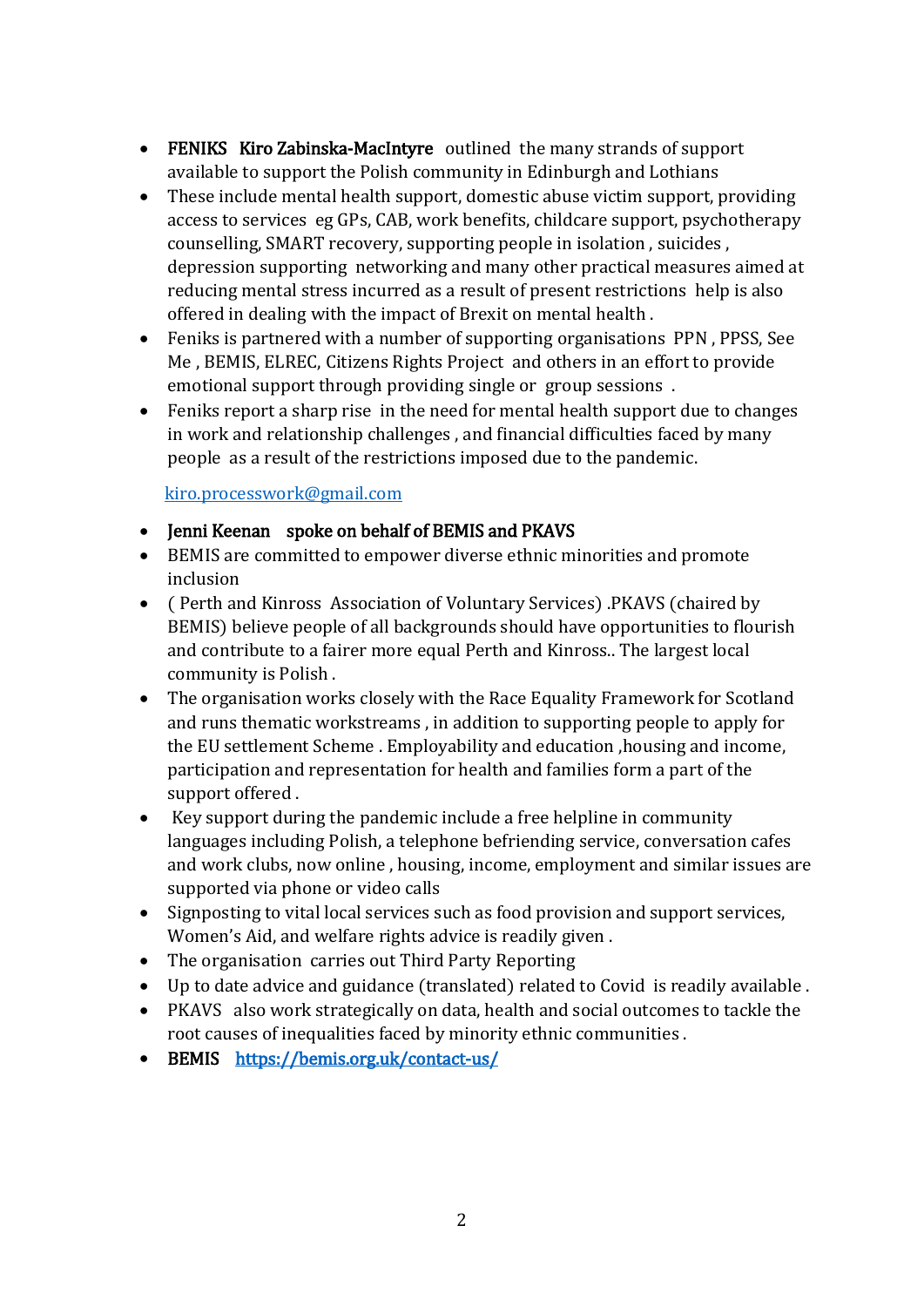## Citizens Rights Project and FENIKS Dorota Peszkowska

dpeszkowska@gmail.com>

- EU Settlement Scheme
- When the UK finally leaves the EU, the right to live, work and study in the UK previously enjoyed by people from the EU (among them many Polish people),will cease to exist from January 1st 2021.
- All EU citizens who haven't applied for "Settled Status" by 30<sup>th</sup> June 2021 will have no right to reside in the UK after this date . The Scottish Government has been supporting the EU Settlement Scheme since 2019 .
- Citizens Rights Project is chaired by Mark Lazarowicz
- FENIKS and the Citizens Rights Project deliver a joint project covering the Lothians and Borders with 1-2-1 specialised advice about the Settlement Scheme for EEA nationals and their family members .
- Citizens Rights has a network of volunteers across Scotland who can help with Settled Status Applications. They also produce leaflets , which can be sent all over Scotland .
- Citizens Rights have been holding information sessions regularly to inform communities of the need to apply for Settled status to ensure their continued residence in Scotland .
- Further information can be found on [info@citizensrightsproject.org](mailto:info@citizensrightsproject.org) ,and the Polish Consulate Edinburgh (Edinburgh @msz.gov.pl ) or polishconsulateinv.org in Inverness

# Polish Association Aberdeen Mateusz Lagoda http://www.paaberdeen.co.uk/

- A registered charity since 2010 founded by the Polish combatants in 1993 . Have stated their aim to integrate Polish communities living in the UK . The organisation aims to advance democratic freedom, human rights, with a focus on the rights of ethnic minorities. Working towards co-operation with other communities creating European Open Society
- The organisation works influence the cultural and social life of the Polish community in Scotland .
- They work towards promotion of educational and health promoting activities .
- The PAA also organise a voluntary sector .
- The Association runs a library and free information service
- A staff of 10-15 volunteers include members of the Ethnic Minorities Law Centre, Regional Equalities Council, Aberdeen Council of Voluntary Organisations, Shelter Scotland, Money Advice Service of Aberdeen City Council, NHS and the Polish Consulate Edinburgh .
- Service provided for 400-500 people per year .
- Free counselling services are available -details of staff are on the website .www.paaberdeen.co.uk /porady ,and further information available on their facebook page ,www.facebook.com/polscotfest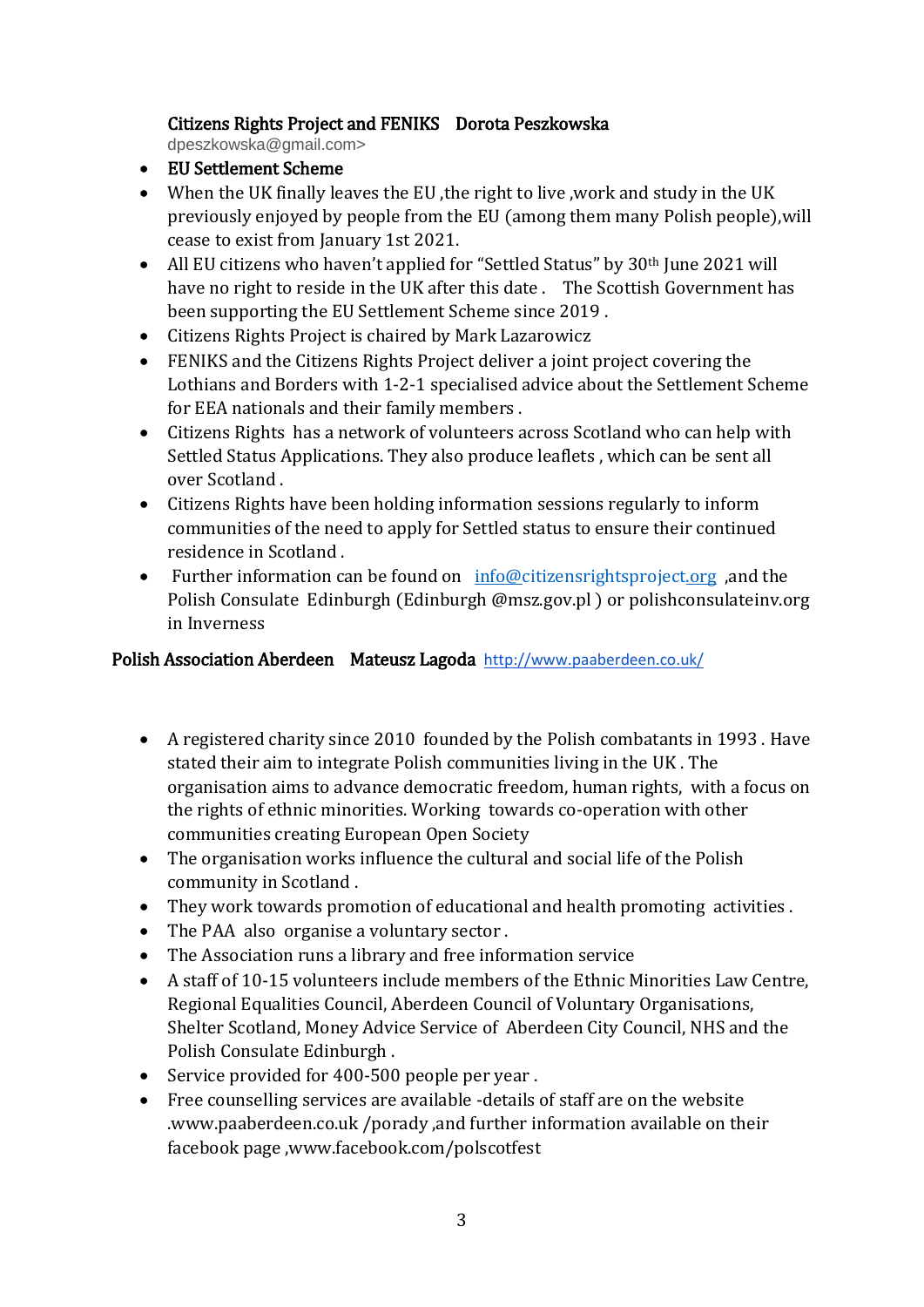- Additionally Polish language classes ,English classes were run along with storytelling .
- Also support the "Great Orchestra of Christmas Charity " along with many other organisations .

# Police liaison Officer PC Kirsty White

- PC White is based at the National Safer Communities, Equality and Diversity Unit And is happy to assist and signpost where possible , for example in abuse cases ,where it can be difficult to identify an appropriate local officer , ideally not matters which a call to "101" could resolve .
- PS are involved with a multitude of scenarios , from birth to death, and link in with many organisations and won't refuse genuine calls for help .
- It is possible that Polish victims of domestic abuse ,are unwilling to make a complaint; supporting agencies need to adopt a "best practice " surrounding sharing of disclosures, noting "risk" to individuals including the agency ,if no reporting takes place , as abuse can place victims and children at great physical and mental risk .
- If PS become aware of a particular incident following a referral ,Social Work are contacted to ascertain whether intervention has taken place, a "safety plan" involving monitoring of the victim/family via health and education
- If a victim does not wish to make a complaint to the police, but they are contacted as per "a risk assessment " PS can signpost to alternative support agencies and counselling and support can be accessed in this way .
- In particular incidents ,PC White can help to identify the most appropriate local officer to assist .

Kirsty.White@scotland.pnn.police.uk>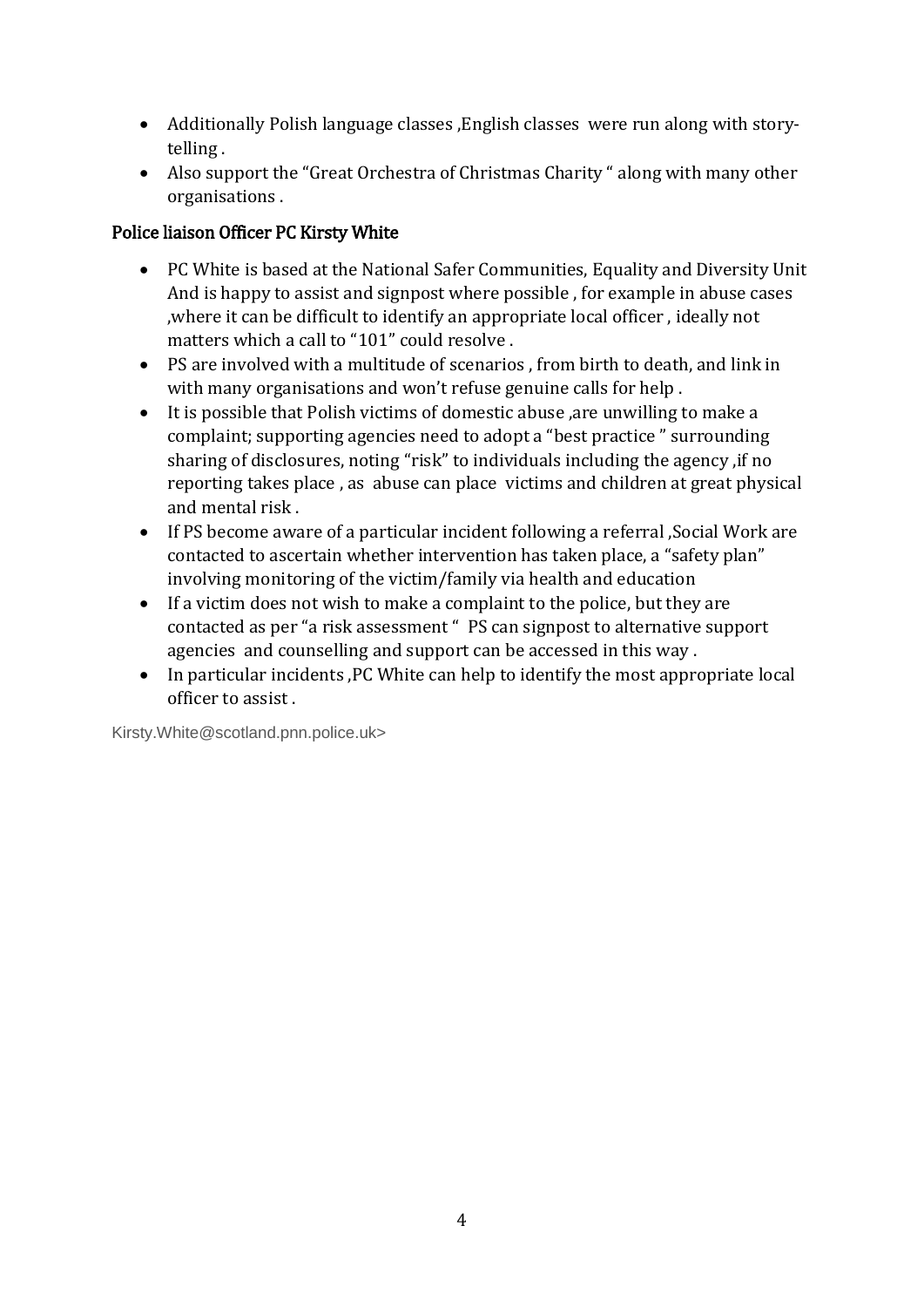#### Police liaison Officer PC Kirsty White

- PC White is based at the National Safer Communities, Equality and Diversity Unit And is happy to assist and signpost where possible , for example in abuse cases ,where it can be difficult to identify an appropriate local officer , ideally not matters which a call to "101" could resolve .
- PS are involved with a multitude of scenarios , from birth to death, and link in with many organisations and won't refuse genuine calls for help .
- It is possible that Polish victims of domestic abuse ,are unwilling to make a complaint; supporting agencies need to adopt a "best practice " surrounding sharing of disclosures, noting "risk" to individuals including the agency ,if no reporting takes place , as abuse can place victims and children at great physical and mental risk .
- If PS become aware of a particular incident following a referral ,Social Work are contacted to ascertain whether intervention has taken place, a "safety plan" involving monitoring of the victim/family via health and education
- If a victim does not wish to make a complaint to the police, but they are contacted as per "a risk assessment " PS can signpost to alternative support agencies and counselling and support can be accessed in this way .